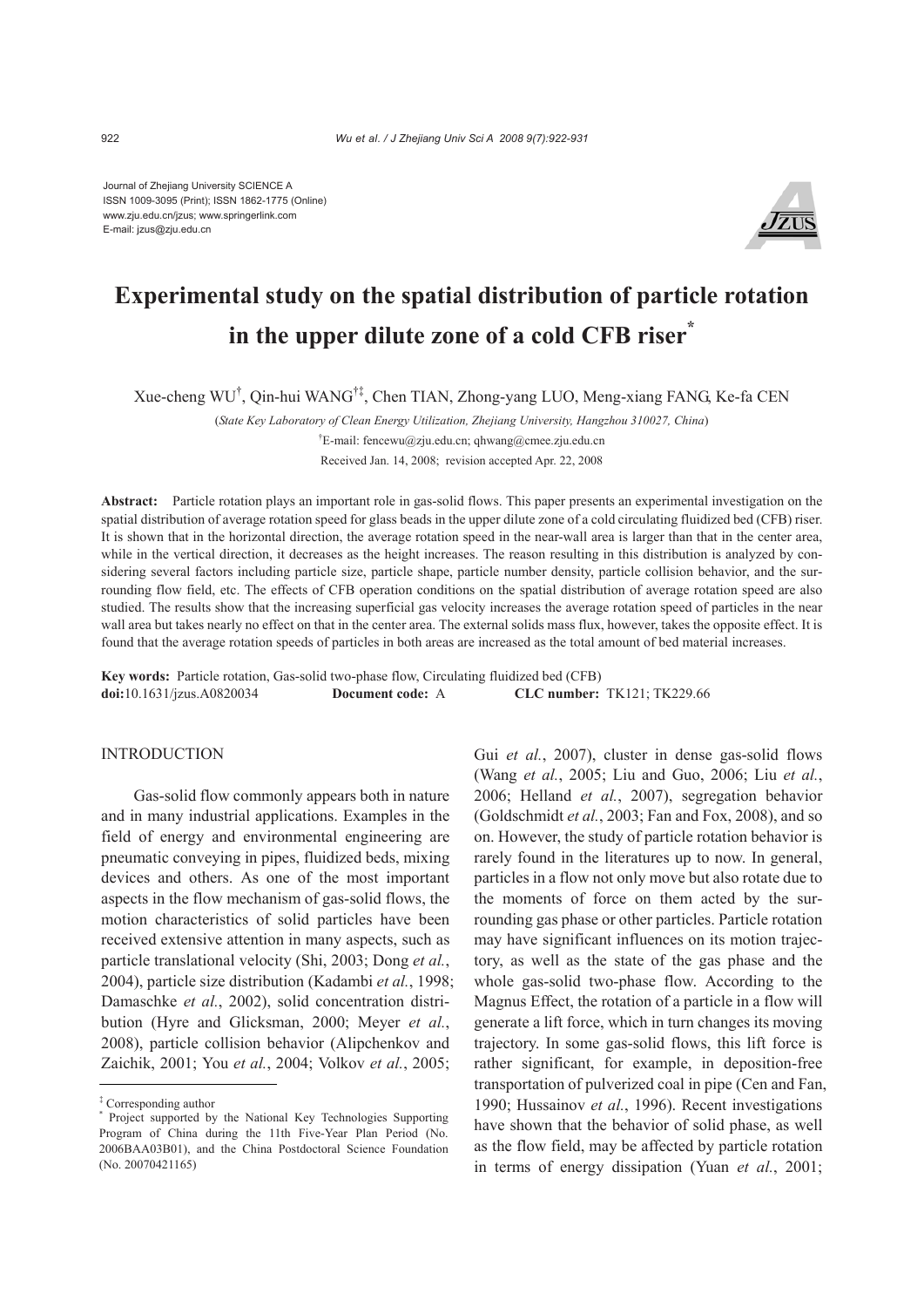Goldschmidt *et al.*, 2004; Kajishima, 2004; Sun and Battaglia, 2006). It is clear that the study of particle rotation is important to the investigation of the flow mechanism of gas-solid flows.

The experimental investigation on particle rotation behavior heavily relies on the rotation speed measuring of these free particles in flows. Unfortunately this measuring is extremely difficult. Some of the previous studies focused on single particle with known rotation axis during a collision process, by means of high-speed photography (White and Schulz, 1977; White, 1982; Tsuji *et al.*, 1985; Hui and Hu, 1991) or photography using a stroboscope (Lee and Hsu, 1996; Liu, 1965). Usually, the particle used in those researches was large (several millimeters or centimeters) and was marked with some special lines or spots on its surface in advance. Meanwhile, the direction of rotation axis was also confined. A method based on laser Doppler system was presented to measure the rotation speed of irregular particles (Kale *et al.*, 1989). Although the particles could be as small as several hundred micrometers, this method was limited to pure rotation. The above methods are found rather difficult for measuring rotation speed of particles in typical gas-solid flows, where there are a large number of free moving particles with random rotation directions. Recently, the authors presented a preliminary study of the rotation motion of small glass beads in a 3D cold circulating fluidized bed (CFB) riser by using a 2D high-speed digital imaging system (Wu *et al.*, 2008a). It was found that the rotation speeds of part of those glass beads were measurable by tracing the special speckles on their surfaces or irregular shapes. Our previous efforts were focusing on the measurement methods for particle rotation speed, which include a computer-aided calculation method based on the cross-correlation of gray distribution of particle surface (Wu *et al.*, 2008b) and a manual measurement method based on the 3D reconstruction of particle rotation axis. These methods have been verified to be reliable with an error less than 10%. The average rotation speed for spherical glass beads in the upper dilute zone of a cold CFB riser, as well as other factors, such as particle size, velocity, shape, solid concentration, etc., was also investigated (Luo *et al.*, 2005; Wu, 2007).

Based on the previous investigations, this paper presents an experimental study on the spatial distribution of average rotation speed in the upper dilute zone of a CFB riser and its relationship with several operation conditions.

#### MATERIALS AND METHODS

The main facilities used in the experiment include a cold pilot-scale CFB system and a high-speed digital imaging system. Fig.1 shows the system diagram of the cold CFB system, which is composed of a riser with a dimension of 200 mm×200 mm×4 m (*W*×*L*×*H*), a down comer, a cyclone separator, a loop seal and a duster. The bed material (solid-phase) is fluidized by air that is introduced through a distributor plate, and then carried into the cyclone separator where gas-phase and solid-phase are separated. Solid-phase circulation is built up when the particles go back to the riser through the loop seal. Considering the fact of too much particle mass loading in dense and transition zones, the laser sheet light is not powerful enough to penetrate and the particles on images are overlapping, which prevent us from observing particle rotations, we have to choose a place in the upper dilute-phase zone for measuring. Spherical glass beads with an average diameter of 500 μm are used as bed material.



**Fig.1 System diagram of the cold CFB system** 

The high-speed digital imaging system consists of a high-speed CMOS camera, a high-power laser sheet and a computer, as shown in Fig.2. The Redlake HG-100K camera has a CMOS color sensor with a recording rate of 1000 fps (frames per second) at full resolution of 1504×1128, and a maximal recoding rate up to 100 kfps at a reduced resolution of 32×24. In our experiment, a moderate recording rate, 5000 fps (at a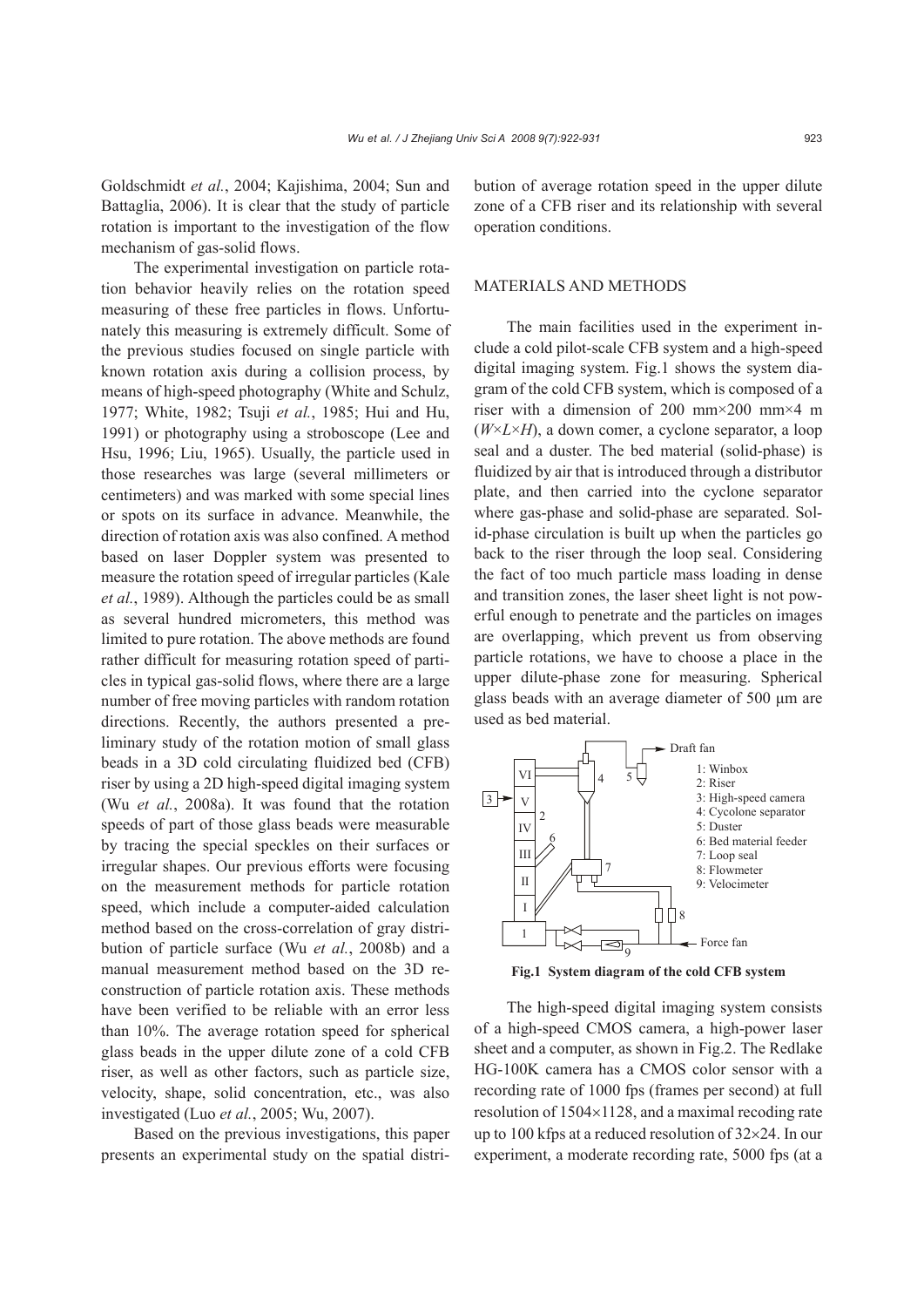resolution of 640×480) is used. An Nd:YAG laser with a wave length of 532 nm and a power of 8 W is used as illuminant. A column lens is installed to form the laser light as a fan-shaped light sheet with a depth no larger than 4 mm and an angle of flare about 30°. A vertical plane in dilute phase area of the cold CFB is illuminated by the light sheet, and at the same time, the image sequence of particles inside the plane is obtained by using the high-speed CMOS camera, in the direction perpendicular to the light plane. An example of the typical raw particle images taken in the experiment is shown in Fig.3. The particle rotation speed is measured based on these images. As the glass beads are normally not ideal spheres with smooth surfaces, some speckles on their surfaces may be recognized. When the particle rotates, the position of these speckles changes, by which the rotation angle of the particle may be determined. The particle rotation speed is the rotation angle divided by the time interval. The detailed information about the methods has been introduced elsewhere (Wu *et al.*, 2008a).

To study the spatial distribution of average rotation speed in the riser, a number of measurement



**Fig.2 Arrangement of high-speed digital video camera system** 



**Fig.3 Raw images taken at the camera field of 6.7 mm×5 mm. Height of bed materials: 400 mm; superficial gas** velocity: 5 m/s; external solids mass flux:  $1.5 \text{ kg/(m}^2\text{-s})$ ; **particle average diameter: 0.5 mm** Fig.4 Sketch map of measurement area arrangement

points were chosen. Along the horizontal direction, 13 points were arranged in the cross-section at a height of 3.54 m above the air distributor, as shown in Fig.4. Those points are constrained in a quarter of the cross-section near both sides of the laser and the camera for the following reasons: (1) From the view point of theoretical statistics, information on a quarter of the cross-section is enough to reveal its whole picture due to the symmetrical feature along the two center lines of the cross-section; (2) In the reality, there are some difficulties for the study of the whole section area because the laser power gets weaker, and the quality of the particle image turns poor at a site far away from the laser source and the camera due to the increasing distance and disturbance from particles between the planes of laser sheet and camera. Along the vertical direction, two groups of measuring points (three for each group) are arranged in three cross-sections at the heights of 3.54 m, 2.8 m and 1.8 m above the distributor plate, respectively. One group (measurement points Nos. 13, 15 and 17) represents the vertical distribution of average rotation speed in the center area, while the other one (measurement area Nos. 5, 14, and 16) represents the situation near the boundary of the riser. For convenience, a coordinate system is defined as a base by which all the measurement points are described. The *x*- and y- directions denote the moving directions of the camera and the laser light sheet, respectively. The *z*-direction represents the height of the measurement area above the distributor plate.

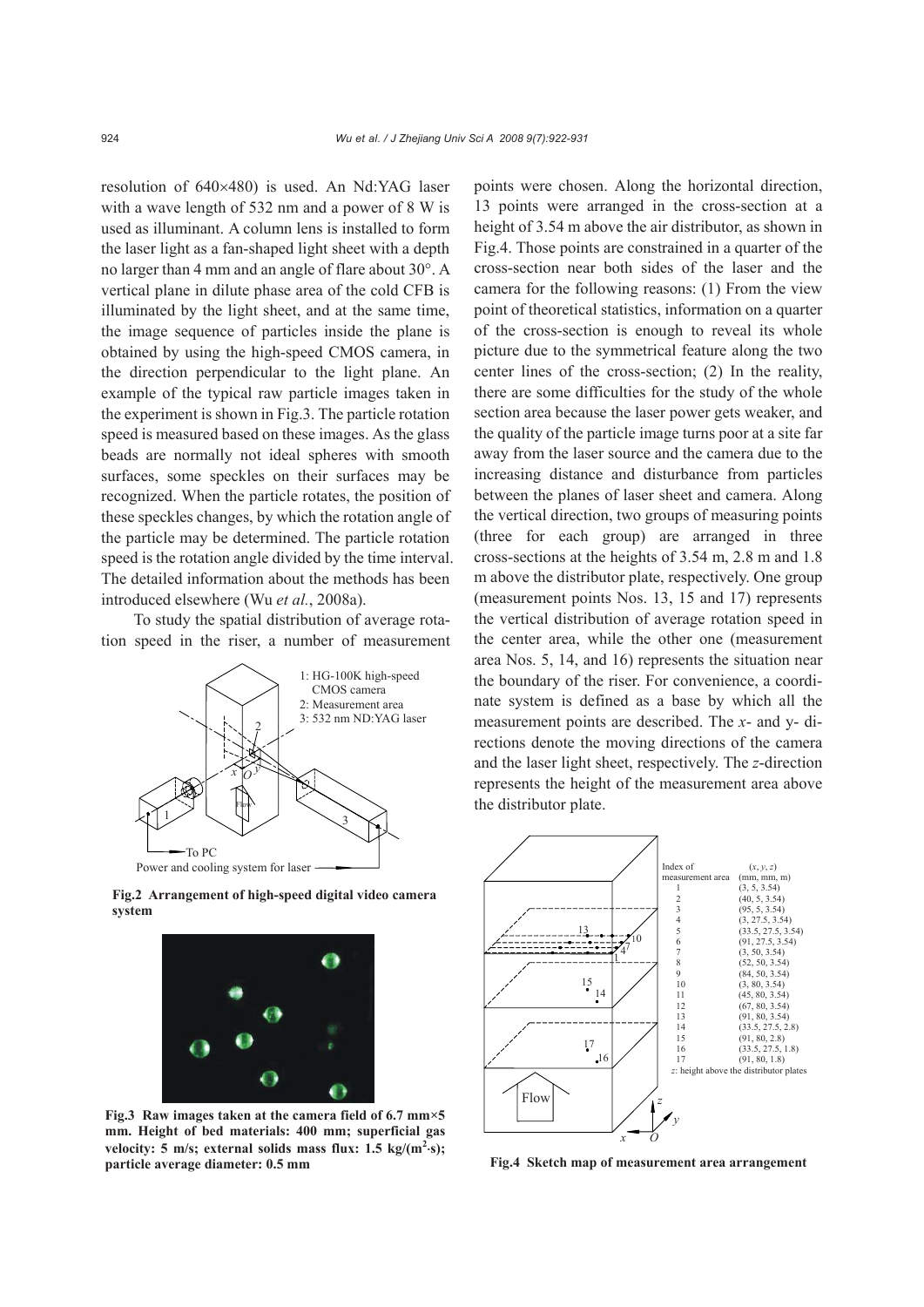For the sake of statistical meaning, the particles used in analysis should be representative for the whole particulate system. In our method, the successful measuring of particle rotation speed depends on whether the change of position and direction of the special speckles on particle surface or shape can be clearly observed. It must be noted that not all the moving particles recorded by the camera can be measured. Statistical results show that the rotation speeds of about 20% among all the recorded particles can be determined, as shown in Fig.5. Since not all the glass beads used are essentially and physically different, the information acquired from this fraction of particles may disclose the situation of the whole particulate system. Meanwhile, a large number of particles are sampled to satisfy the requirement of statistics. For each measuring point, five groups of image sequence at a certain time interval are taken and about 35000 images are obtained. For each operation condition, the total number of particle images amounts to 600000. Both manual and computer-aided measurement methods are used. The measurement error for both methods has been found to be around 10% (Wu *et al.*, 2008b). It should be declared that both methods are time-consuming for dealing with such a large number of images. The number of particle samples for each measurement area used for statistical analysis is more than 200. The average particle rotation speed for each measurement area is given by

$$
n_{\text{avg}} = \frac{1}{I} \sum_{i=1}^{I} n_i, \quad i = 1, 2, 3, ..., I,
$$
 (1)

where  $n_i$  denotes the instantaneous rotation speed of particle *i*.



**Fig.5 Statistical analysis for glass beads recorded**

Once the average rotation speeds for all the measurement areas are obtained, the spatial distribution characteristics of particle rotation in the riser can be expected.

## EXPERIMENTAL RESULTS AND ANALYSIS

#### **Spatial distribution of particle rotation**

The gas-solid flow in a CFB riser is a typical annulus-core flow. Normally, in its center area, the flow is characterized as a high speed and low mass loading upward flow, while in the near-wall area, a low speed and high mass loading downward particulate flow can be found. In this flow, the velocities of gas and particles as well as their mass loading are also different along the height (i.e., *z*-direction) of the riser. Therefore, the spatial distribution of particle rotation could be distinctive.

The spatial distribution character of average rotation speed under a stable operation condition is investigated. The CFB is working at a fixed bed height *H*=400 mm, a superficial gas velocity  $U_g$ =5 m/s, and an external solids mass flux  $G_s = 1.5 \text{ kg/(m}^2 \cdot \text{s})$ . The average particle rotation speed in the quarter of the *x*-*y* horizontal cross-section at a height of 3.54 m above the air distributor is shown in Fig.6 (a 3D surface schematic map based on real data of average rotation speeds at the corresponding measurement areas), while Fig.7 gives the corresponding result in vertical (*z*-direction) direction.



**Fig.6 Average particle rotation speed distribution inside the 1/4 cross-section (3D surface schematic after interpolation and fitting)** 

It is found that the average particle rotation speed decreases from the inside near-wall to the center area, and so does the height of the measurement area increases. The average rotation speed in the near-wall area is found in a range of 350~450 r/s, while in the center area is much lower in the range of 100~200 r/s.

Since the rotation of a particle in a flow is affected by such factors as its size, shape, the solid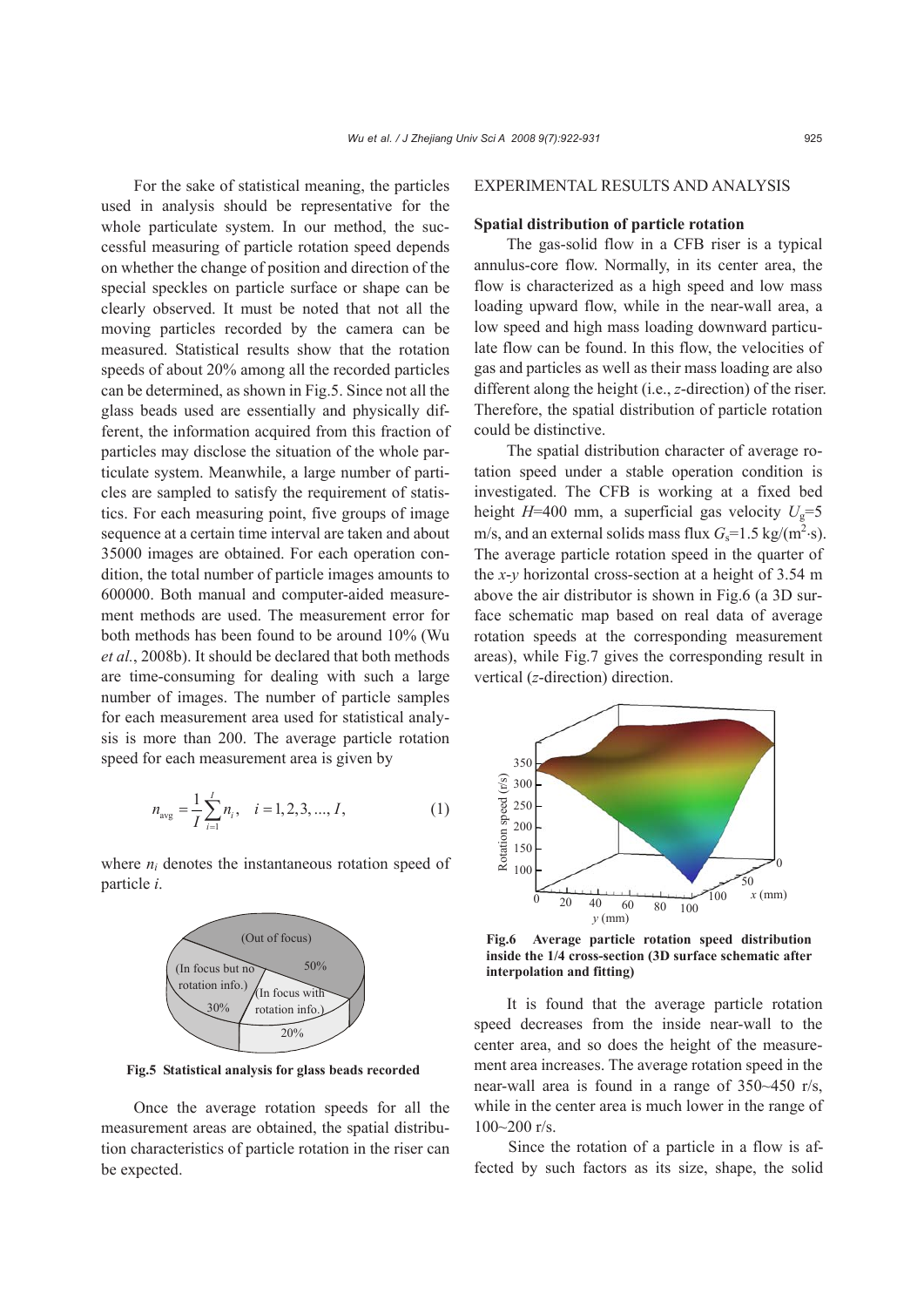

**Fig.7 Average rotation speed rotation distributions in vertical (***z***-direction) direction both in the center and near-wall areas inside the riser** 

phase concentration, particle collision behavior, and the surrounding flow pattern, etc. (Wu *et al.*, 2008a), its rotation spatial distribution would be greatly influenced by the spatial distribution of those factors as follows:

(1) Particle size distribution. It is found that the average particle size in the near-wall area (about 620 μm) is larger than that in the center area (about 440 μm). Our previous investigation (Wu *et al.*, 2008a) showed that in the same area, the average rotation speed decreases with the increase of average particle size, which indicates that the average rotation speed in the near-wall area should be smaller than that in the center area. Therefore, particle size distribution has a negative influence on the spatial distribution of particle rotation.

(2) Gas flow field. The gas phase in the vertical CFB riser has a typical shear flow. Since the gas velocity gradient in the near-wall area is found to be larger than that in the center area (Moran and Glicksman, 2003; Wu, 2007), it may have a positive influence on the spatial distribution of particle rotation. However, according to the calculation (Wu, 2007), the rotation speed caused by this factor is only at a level of a few ten revolutions per second, which is far below the real one measured. It is then concluded that the influence of gas flow field is minor.

(3) Particle collision and particle number density. Our previous theoretical and experimental investigations on possible rotation speed for glass beads in the CFB riser have shown that a particle may obtain a high rotation speed (thousand or hundred revolutions per second) after colliding with other particle or wall, which indicates that the spatial distribution of average

rotation speed is very likely to be in connection with the distribution of particle collision rate  $N_c$ . The collision number is obtained by means of a manual method in which the particle collision number *C* is counted manually when the particle image sequences are observed one by one. Note that the high recording rate of 5000 fps ensures all the collision events to be observed. Together with the investigation volume Δ*V* and the time interval  $\Delta t$ , the collision rate turns out to be

$$
N_c = \frac{C}{\Delta V \Delta t}.
$$
 (2)

The investigation volume is determined by the camera field range and the depth of focus. The latter may be regarded as the depth of the laser light sheet, which is about 4 mm in our experiment. Particle collision rate at different areas in the riser are manually measured and the results show that its spatial distribution basically accords with that for average particle rotation speed, i.e., from the inside near-wall area to the center area, the average particle collision rate decreases. In the near-wall area, the rate of inter-particle collision is about 30 times per second per cubic centimeter, while only 5 times per second per cubic centimeter is found in the center area. Therefore, particle collision rate is considered to be an important factor for the spatial distribution of rotation speed. As far as the particle number density is concerned, it is theoretically shown that the particle collision rate is in directly proportion to its square. Therefore, it may have an indirect influence on the spatial distribution of rotation speed since the particle collision rate increases with the increasing particle number density.

(4) Particle shape. It has been found that the average rotation speed of the irregular particles is much larger than that of the spherical ones in the near-wall area (Wu *et al.*, 2008a). However, in the center area of the riser, the effect of particle shape on particle rotation is no longer to be distinct. Comparison of the probability distribution of particle rotation speed for spherical and irregular particles in both near-wall and center areas are shown in Figs.8a and 8b, respectively. A typical rotation speed of several hundred revolutions per second is extremely high for a particle with a size of several hundred micrometers, which may decrease quickly due to a shearing moment on it exerted by the surrounding fluid. It is obvious that the effect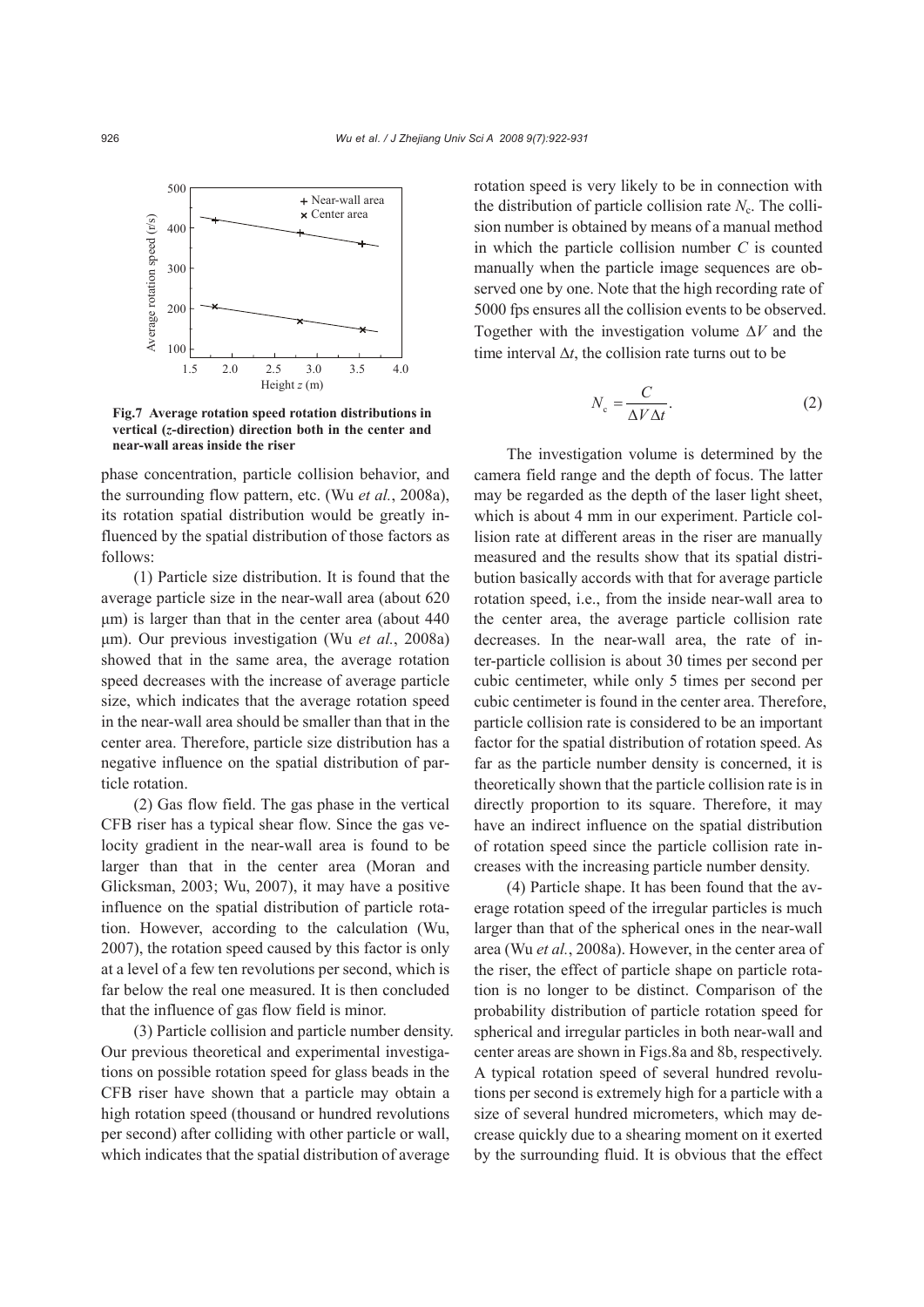

Fig.8 Comparison of the distribution of particle rotation speed for spherical and irregular particles (a) in the near-wall area and (b) in the center area (size range 450~550 µm)

of the fluid on the irregular particles is much stronger than that on the spherical particles. When the particle velocity relative to the fluid is higher, the effect of the fluid on the irregular particles can be much more distinct. A typical example is the motion of badminton in air. For the irregular particles in the CFB riser, the shape influences particle rotation in two ways: On one hand, it makes the particle rotating faster after collision; on the other hand, the rotation speed decreases much fast, especially in the case of high particle velocity relative to the surrounding fluid. In the near-wall area, the former factor may have a stronger influence on particle rotation than the latter one, which leads to a higher average rotation speed for irregular particles than for spherical ones. But in the center area, where the particle velocity relative to the fluid is higher, the two factors may have the same influence on particle rotation, so the rotation speed for both particles are hardly distinguished. From this point of view, the shape of particle may also have contributions to the spatial distribution of particle rotation in the riser.

#### **Effect of the superficial gas velocity**

In the following sections, the effects of operation parameters on the spatial distribution of the average particle rotation speed are investigated.

The superficial gas velocity  $U_g$  is one of the most important operation parameters for CFBs. A typical value of  $U<sub>g</sub>$  is about 5 m/s and varies in a narrow range based on the loading in most coal combustion applications (Cen and Fan, 1990). The average rotation speeds in the 17 measuring points are measured when  $U_{\rm g}$  is increased to be 6 m/s under otherwise identical conditions, i.e., the same circulating load and the same amount of bed material. Figs.9a and 9b show the comparison of the horizontal and vertical distributions of the average rotation speed for these two cases, respectively. As can be seen in Fig.9a, there is a rise of the average rotation speed, from 360 r/s to 410 r/s in the near-wall area as the superficial gas velocity increases. But the average rotation speed in the center area is almost the same. As a result, the discrepancy between the near-wall area and the center area is enlarged. In the vertical direction, as shown in Fig.9b, the trend of average rotation speed as function of the height is quite the same as the superficial gas velocity increases. But we failed to obtain particle rotation data at a height of 1.8 m above the distributor plate due to much high mass concentration in the near-wall area. It is also shown that the average rotation speed in the near-wall areas increases but not for that in the center areas as the superficial gas velocity increases.

The reason is probably as follows. When the superficial gas velocity increases, more particles in the transition and dense zone of the CFB riser are eluted into the upper-dilute zone, which increases the particle concentration. Meanwhile, the character of the annulus-core flow is more significant, i.e., the discrepancy of the particle concentration in the center area and in the near-wall area is enlarged. In the near-wall area, the increase of particle concentration leads to a rise in the particle collision rate, which is measured to be from 29 to 38 times per second per cubic centimeter. In the center area, the particle collision rate only has a slight rise (from 5 to 6.5 times per second per cubic centimeter) as the superficial gas velocity increases from 5 m/s to 6 m/s.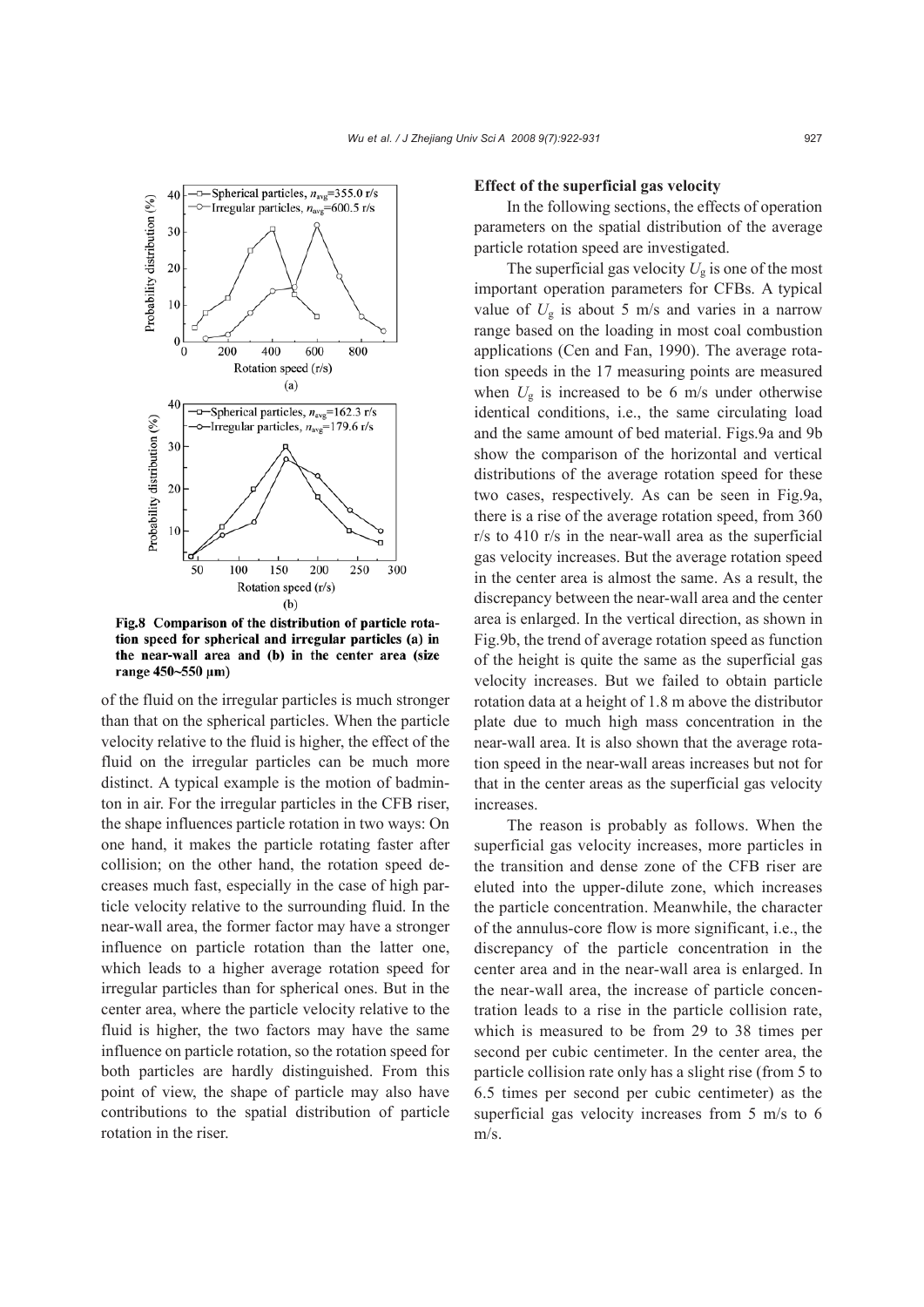### **Effect of the circulating load**

The circulating load of the CFB may also have an influence on the spatial distribution of the average rotation speed. Two cases with circulating loads of 1.5 and 2 kg/( $m^2$ ·s) were studied. The results shown in Fig.10a indicate that the average rotation speed in the center area in the latter case is much larger than that in the former one, while that for the near-wall area in two cases is nearly the same. That is to say, the discrepancy of the average rotation speed in the two areas is reduced. It is interesting that the conclusion is completely opposite comparing with that for the superficial gas velocity. In the vertical direction, as shown in Fig.10b, the trend of average rotation speed as a function of the height is quite the same as the circulating load increases.

The circulating load is the particle amount that

takes part in the circulation of the riser, the down comer, the cyclone separator, and the Loop seal. The raise of the circulating load increases the amount of upward moving particles in the center area, which results in a significant increase of particle concentration as well as particle collision rate. The collision rate measured is doubled from 5 to 10 times per second per cubic centimeter as the circulating load increases from 1.5 to 2  $\text{kg/(m}^2\text{-s})$ . Nevertheless, the increase of circulating load does not change the particle concentration and particle collision rate in the near-wall area, due to the fact that the increased amount of particles will enter the cyclone separator instead of moving downward in the near-wall area. That is probably the reason why the circulating load has little effect on the level of average rotation speed in the near-wall areas.



**Fig.9 Comparison of the (a) horizontal and (b) vertical distribution of particle rotation under different superficial gas velocities,**  $G_s = 1.5 \text{ kg/(m}^2 \cdot \text{s)}$ **,**  $H = 400 \text{ mm}$ 



**Fig.10 Comparison of the (a) horizontal and (b) vertical distribution of particle rotation under different circulating loads,**  $U_{\rm g} = 5 \text{ m/s}, H = 400 \text{ mm}$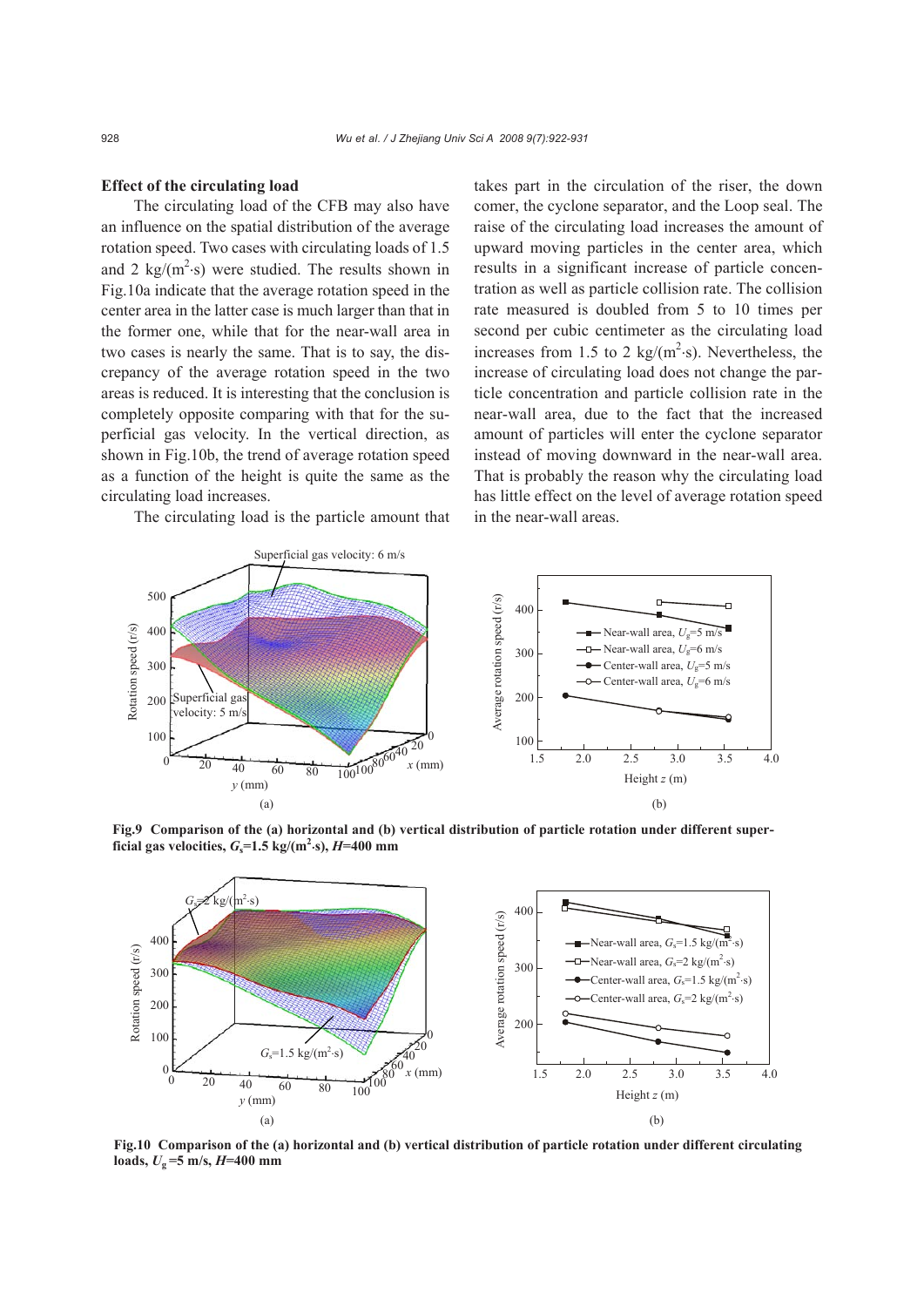#### **Effect of the bed material inventory**

The total amount of bed material, which is expressed by the static height of bed material, has a direct influence on the particle concentration and then the particle collision rate in the riser. Figs.11a and 11b show the comparisons of the horizontal and vertical distributions of the average rotation speeds for the two cases with the height of bed material *H*=350 mm and *H*=400 mm, respectively. It can be seen from Fig.11b that the average rotation speeds in both the near-wall area and center area decrease as the total amount of bed material decreases. Obviously, the effect of the total amount of bed material on particle rotation distribution is different compared to the above two parameters. The variation of the total amount of bed material makes the average rotation speed in the whole space of the upper-dilute zone of the CFB riser increase or decrease together. But the character of the spatial distribution of the particle



**Fig.11 Comparison of the (a) horizontal and (b) vertical distribution of particle rotation under different total amount of bed materials,**  $G_s = 1.5$  **kg/(m<sup>2</sup>s),**  $U_g = 5$ **m/s** 

rotation is nearly the same.

As the total amount of bed material increases, more and more particles take part in the internal circulation, i.e., they move upward along the center area to the upper dilute zone and come back downward along the near-wall area. Therefore, in the upper dilute zone, not only in the center area, but also in the near-wall area, the particle concentration as well as the particle collision rate increases. It is measured that the particle collision rate varies from 23 to 29 times per second per cubic centimeter in the near-wall area, and from 3 to 5 times per second per cubic centimeter in the center area, when the height of bed material increases from 350 mm to 400 mm.

## **CONCLUSION**

An experimental investigation on the spatial distribution of average rotation speed for glass beads in the upper dilute zone of a cold CFB riser based on a large number of particle examples has been carried out in this paper. It is shown that in the horizontal direction, the average rotation speed in the near-wall area is up to 300 r/s, which is much larger than that in the center area (around 100 r/s), while in the vertical direction, the average rotation speed decreases as the height increases. The reasons resulting in this distribution are analyzed considering several factors including particle size, particle shape, particle number density, particle collision behavior, and the surrounding flow field, etc. Several operation conditions, such as the superficial gas velocity, the external solids mass flux and the bed material inventory, are found to have influences on the spatial distribution of average rotation speed. The experimental results obtained from the cases studied show that an increment in superficial gas velocity increases the average rotation speed of particles in the near-wall area but takes nearly no effect on that in the center area. The external solids mass flux, however, takes the opposite effect. And the average rotation speeds of particles in both areas are found to increase as the total amount of bed material increases. The effects of operation parameters on the distribution of particle rotation can be explained by the variations of particle number density and particle collision rate.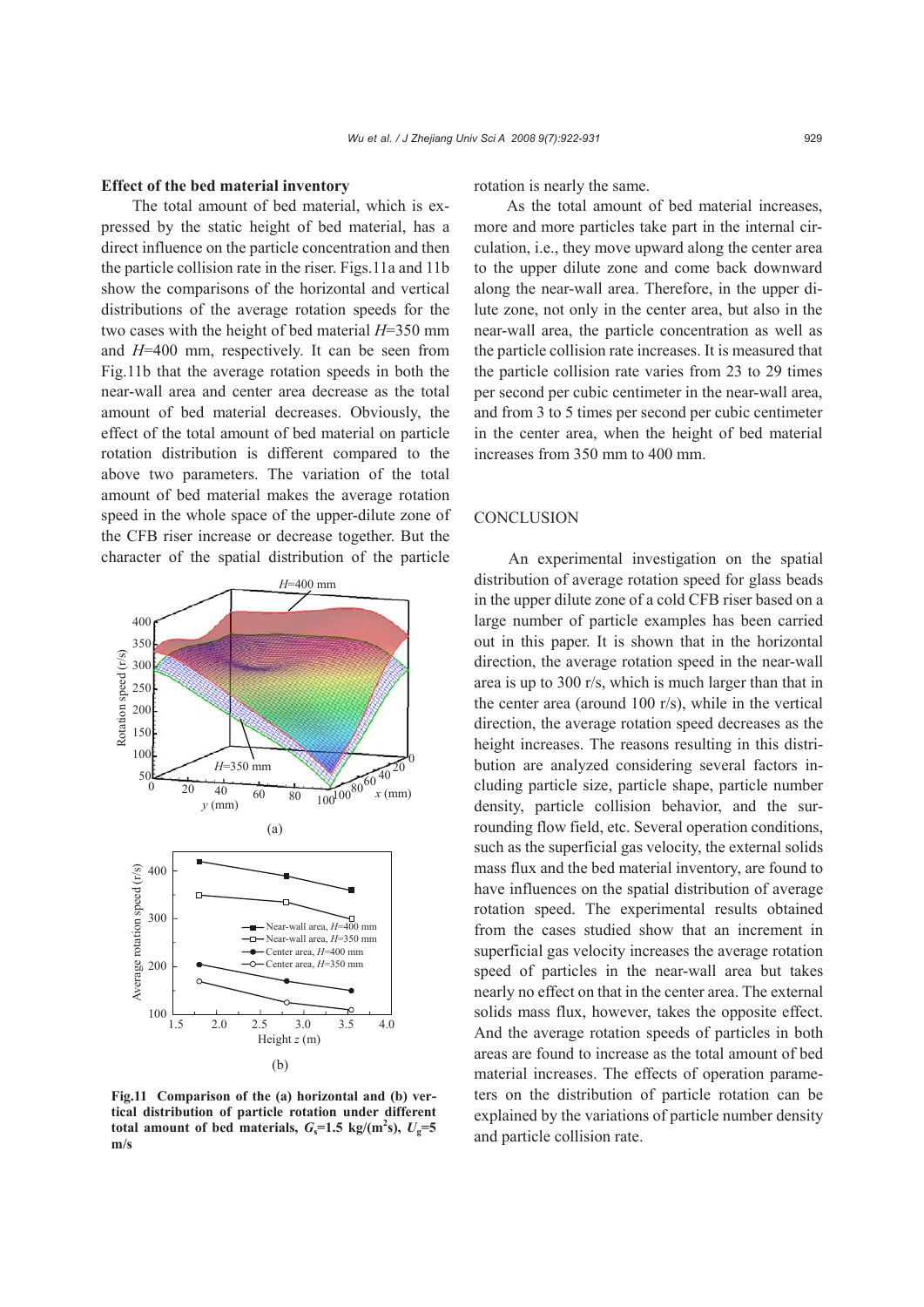#### **References**

- Alipchenkov, V.M., Zaichik, L.I., 2001. Particle collision rate in turbulent flow. *Fluid Dynamics*, **36**(4):608-618. [doi:10. 1023/A:1012345714538]
- Cen, K.F., Fan, J.R., 1990. Theory and Calculation of Engineering Gas-solid Multiphase Flow. Zhejiang University Press, Hangzhou, p.105-220 (in Chinese).
- Damaschke, N., Nobach, H., Tropea, C., 2002. Optical limits of particle concentration for multi-dimensional particle sizing techniques in fluid mechanics. *Experiments in Fluids*, **32**(2):143-152. [doi:10.1007/s00348-001-0371-x]
- Dong, Z., Liu, X., Wang, X., Li, F., Zhao, A., 2004. Experimental investigation of the velocity of a sand cloud blowing over a sandy surface. *Earth Surface Processes and Landforms*, **29**(3):343-358. [doi:10.1002/esp.1030]
- Fan, R., Fox, R.O., 2008. Segregation in polydisperse fluidized beds: validation of a multi-fluid model. *Chemical Engineering Science*, **63**(1):272-285. [doi:10.1016/j.ces.2007. 09.038]
- Goldschmidt, M.J.V., Link, J.M., Mellema, S., Kuipers, J.A.M., 2003. Digital image analysis measurements of bed expansion and segregation dynamics in dense gas-fluidised beds. *Powder Technology*, **138**(2-3):135-159. [doi:10. 1016/j.powtec.2003.09.003]
- Goldschmidt, M.J.V., Beetstra, R., Kuipers, J.A.M., 2004. Hydrodynamic modelling of dense gas-fluidised beds: comparison and validation of 3D discrete particle and continuum models. *Powder Technology*, **142**(1):23-47. [doi:10.1016/j.powtec.2004.02.020]
- Gui, N., Fan, J., Luo, K., 2007. Experimental study on collision rates of inertial particles in particulate flows under the effect of gravity. *Chemical Engineering Science*, **62**(22):6112-6120. [doi:10.1016/j.ces.2007.06.034]
- Helland, E., Bournot, H., Occelli, R., Tadrist, L., 2007. Drag reduction and cluster formation in a circulating fluidised bed. *Chemical Engineering Science*, **62**(1-2):148-158. [doi:10.1016/j.ces.2006.08.012]
- Hui, Y., Hu, E., 1991. Saltation characteristics of particle motions in water. *Shuili Xuebao*, **12**:59-64 (in Chinese).
- Hussainov, M., Kartushinsky, A., Mulgi, A., Rudi, U., 1996. Gas-solid flow with the slip velocity of particles in a horizontal channel. *Journal of Aerosol Science*, **27**(1):41-59. [doi:10.1016/0021-8502(95)00052-6]
- Hyre, M.R., Glicksman, L.R., 2000. Axial and lateral solids distribution modeling in the upper region of circulating fluidized beds. *Powder Technology*, **110**(1-2):98-109. [doi:10.1016/S0032-5910(99)00272-7]
- Kadambi, J.R., Martin, W.T., Amirthaganesh, S., Wernet, M.P., 1998. Particle sizing using particle imaging velocimetry for two-phase flows. *Powder Technology*, **100**(2-3):251- 259. [doi:10.1016/S0032-5910(98)00146-6]
- Kajishima, T., 2004. Influence of particle rotation on the interaction between particle clusters and particle-induced turbulence. *International Journal of Heat and Fluid Flow*, **25**(5):721-728. [doi:10.1016/j.ijheatfluidflow.2004.05.007]
- Kale, S.R., Ramezan, M., Anderson, R.J., 1989. Measurement of particle rotational velocity using a Laser Anemometer.

*Particle and Particle Systems Characterization*, **6**(1-4): 59-63. [doi:10.1002/ppsc.19890060109]

- Lee, H.Y., Hsu, I.S., 1996. Particle spinning motion during saltating process. *Journal of Hydraulic Engineering*, **122**(10):587-590. [doi:10.1061/(ASCE)0733-9429(1996) 122:10(587)]
- Liu, C., Guo, Y., 2006. Mechanisms for particle clustering in upward gas-solid flows. *Chinese Journal of Chemical Engineering*, **14**(2):141-148.
- Liu, H.X., 1965. Discussion on Movement Regularity of Solid Fuel in a Cyclone Furnace. M.S. Thesis, Zhejiang University, Hangzhou, p.25-34 (in Chinese).
- Liu, M., Zhang, H.Q., Chan, C.K., Lau, K.S., Lin, W.Y., 2006. Study of cluster formation in dense two-phase flow using a multi-lattice deterministic model. *Powder Technology*, **162**(3):175-182. [doi:10.1016/j.powtec.2005.12.006]
- Luo, Z.Y., Wu, X.C., Wang, Q.H., Gao, Q., Fang, M.X., Cen, K.F., 2005. Particle rotation characteristics in CFB riser. *Journal of Chemical Industry and Engineering* (*China*), **56**(10):1869-1874 (in Chinese).
- Meyer, J., Umhauer, H., Reuter, K., Schiel, A., Kasper, G., Forster, M., 2008. Concentration and size measurements of fly ash particles from the clean gas side of a pressurised pulverised coal combustion test facility. *Powder Technology*, **180**(1-2):57-63. [doi:10.1016/j.powtec.2007.04. 008]
- Moran, J.C., Glicksman, L.R., 2003. Mean and fluctuating gas phase velocities inside a circulating fluidized bed. *Chemical Engineering Science*, **58**(9):1867-1878.
- Shi, H.X., 2003. PIV measurement and Numerical Simulation of the Hydrodynamics of Gas-solid in a CFB Riser. Ph.D Thesis, Zhejiang University, Hangzhou, p.122-129 (in Chinese).
- Sun, J., Battaglia, F., 2006. Hydrodynamic modeling of particle rotation for segregation in bubbling gas-fluidized beds. *Chemical Engineering Science*, **61**(5):1470-1479. [doi:10.1016/j.ces.2005.09.003]
- Tsuji, Y., Morkawa, Y., Mizumo, O., 1985. Experimental measurement of he Magnus force on a rotating sphere at low Reynolds numbers. *Journal Fluid Engineering*, **107**:484-488.
- Volkov, A.N., Tsirkunov, Y.M., Oesterle, B., 2005. Numerical simulation of a supersonic gas-solid flow over a blunt body: the role of inter-particle collisions and two-way coupling effects. *International Journal of Multiphase Flow*, **31**(12):1244-1275. [doi:10.1016/j.ijmultiphaseflow. 2005.07.002]
- Wang, S., Liu, H., Lu, H., Liu, W., Ding, J., Li, W., 2005. Flow behavior of clusters in a riser simulated by direct simulation Monte Carlo method. *Chemical Engineering Journal*, **106**(3):197-211. [doi:10.1016/j.cej.2004.12.036]
- White, B.R., 1982. Two-phase measurements of saltating turbulent boundary layer flow. *International Journal of Multiphase Flow*, **8**(5):459-473.
- White, B.R., Schulz, J.C., 1977. Magnus effect in saltation. *Journal Fluid Mechanics*, **81**(3):497-512.
- Wu, X.C., 2007. Study of Laser-based Measurement Tech-